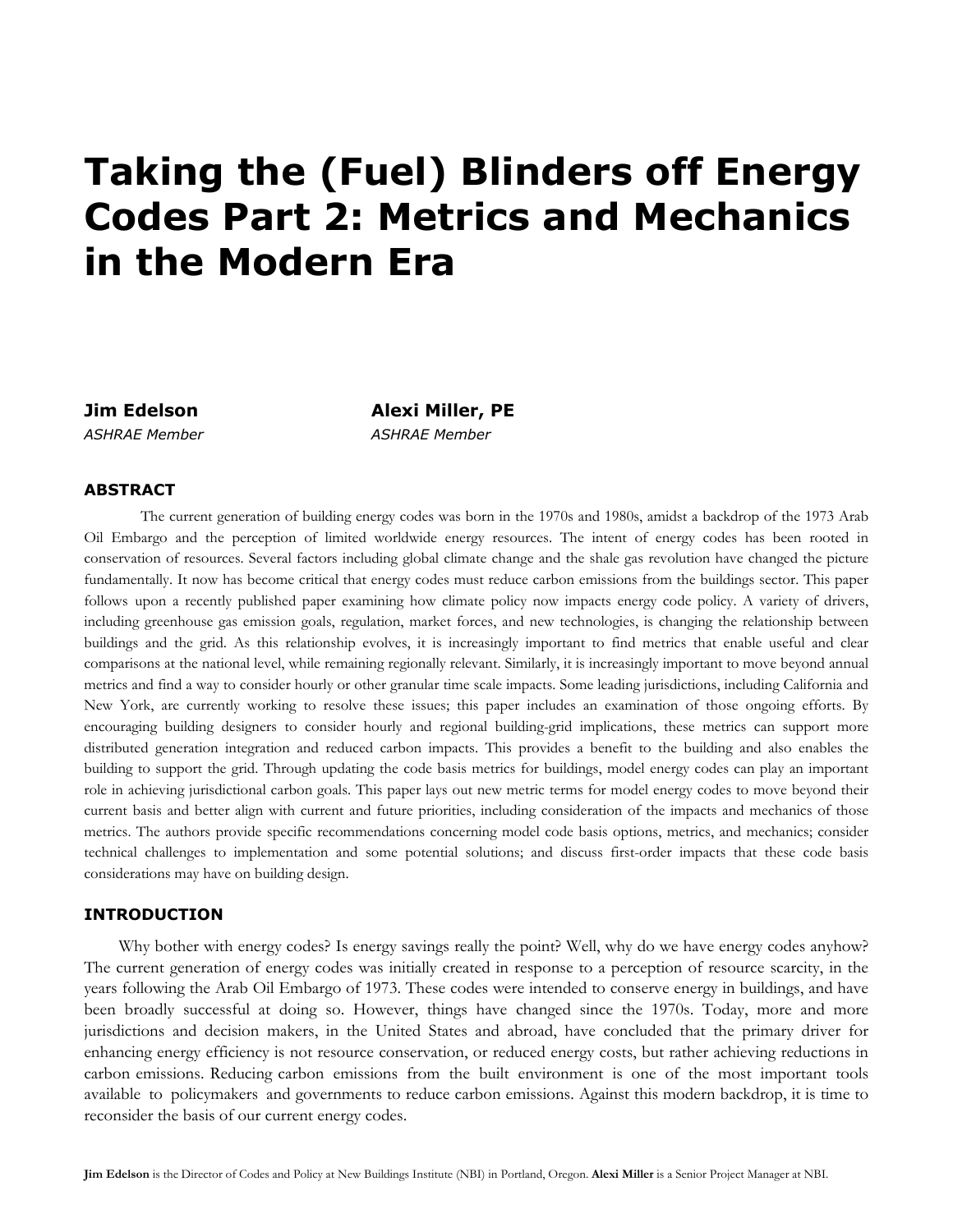A variety of efforts and conversations have been underway for the last several years to consider these issues. Several jurisdictions have enacted laws, regulations, or policies encouraging or mandating efficiency performance improvements, Zero Energy Buildings (ZE Buildings; also often referred to as Zero Net Energy or Net Zero Energy Buildings), electrification of fossil-fuel-powered building systems, and renewable portfolio standards. In many of these cases, the intent of the policy or law is to reduce carbon emissions (NEEP 2017). Why, then, is the basis of our energy codes stuck in the past? The International Energy Conservation Code (IECC) uses energy as its basis (IECC 2018). ASHRAE 90.1 uses energy cost (ASRHAE 90.1 2016). California's Title 24 codes use Time-Dependent Value (TDV), an adjusted energy basis (California Title 24 2016). Fundamentally, none of these model codes uses a carbon basis to calculate the performance of a project demonstrating compliance with code.

Substantial strides have been made in data gathering and software development, enabling the calculation of carbon impacts associated with building design and operations choices. The datasets available have expanded significantly in recent years. For example in the non-governmental sector, a nonprofit organization is enabling devices to be controlled based on the minute-by-minute marginal carbon emissions impacts of their operation (WattTime 2018). Decision makers in California, Washington, and New York are considering how to calculate carbon emissions factors for electricity consumed by buildings (Waltner 2016).

It will be critical to come to a consensus framework with regards to the metrics and methodologies used to reorient the code basis from energy savings to carbon emissions reductions. This paper describes common terminology that can be used in model energy codes to move to a carbon basis. The impacts and mechanics of those metrics are considered and specific recommendations concerning model code basis options, metrics, and mechanics are provided. It is true that other considerations, including embedded carbon, construction emissions, operations and maintenance emissions, refrigerant fugitive emissions, and transportation to the building are also valid. We acknowledge that these considerations are important but they are beyond the scope of this paper.

#### **OPTIONS FOR CODE METRICS BASED ON CARBON**

There are a variety of metrics available that may form the basis of a model code. Several metrics are in use today. Despite the moniker "energy code," today's model codes are capable of, and indeed already use, a variety of different metrics. The US Department of Energy analyzes the efficiency improvements from one model code cycle to the next. The DOE's most recent determination (DOE 2018) found the following improvements for commercial buildings between ASHRAE 90.1-2016 and ASHRAE 90.1-2013:

- 8.3% energy cost savings
- 7.9% source energy savings
- 6.8% site energy savings

The fact that the DOE is evaluating model energy codes using a variety of metrics clearly shows that it is reasonable to consider alternate metrics and that impacts and implications may vary depending on what metric is used.

The above metrics (those used in national model codes) are not the only options. The California Title 24 code's Time Dependent Value (TDV) metric relies on modeled hourly site energy (kWh and therms) estimates. Each hour of the year is assigned a unique site-to-TDV adjustment factor. The values of these hours may be set based on the grid operator's cost to provide power at that particular time, the marginal (or average) carbon emissions per hour, and/or other factors. In this way, the TDV adjusted kWh estimate reflects some societal and grid-related implications associated with providing power to the building when and where it is needed.

The following table shows a selection of the most common metrics that are, or could be, used in model codes: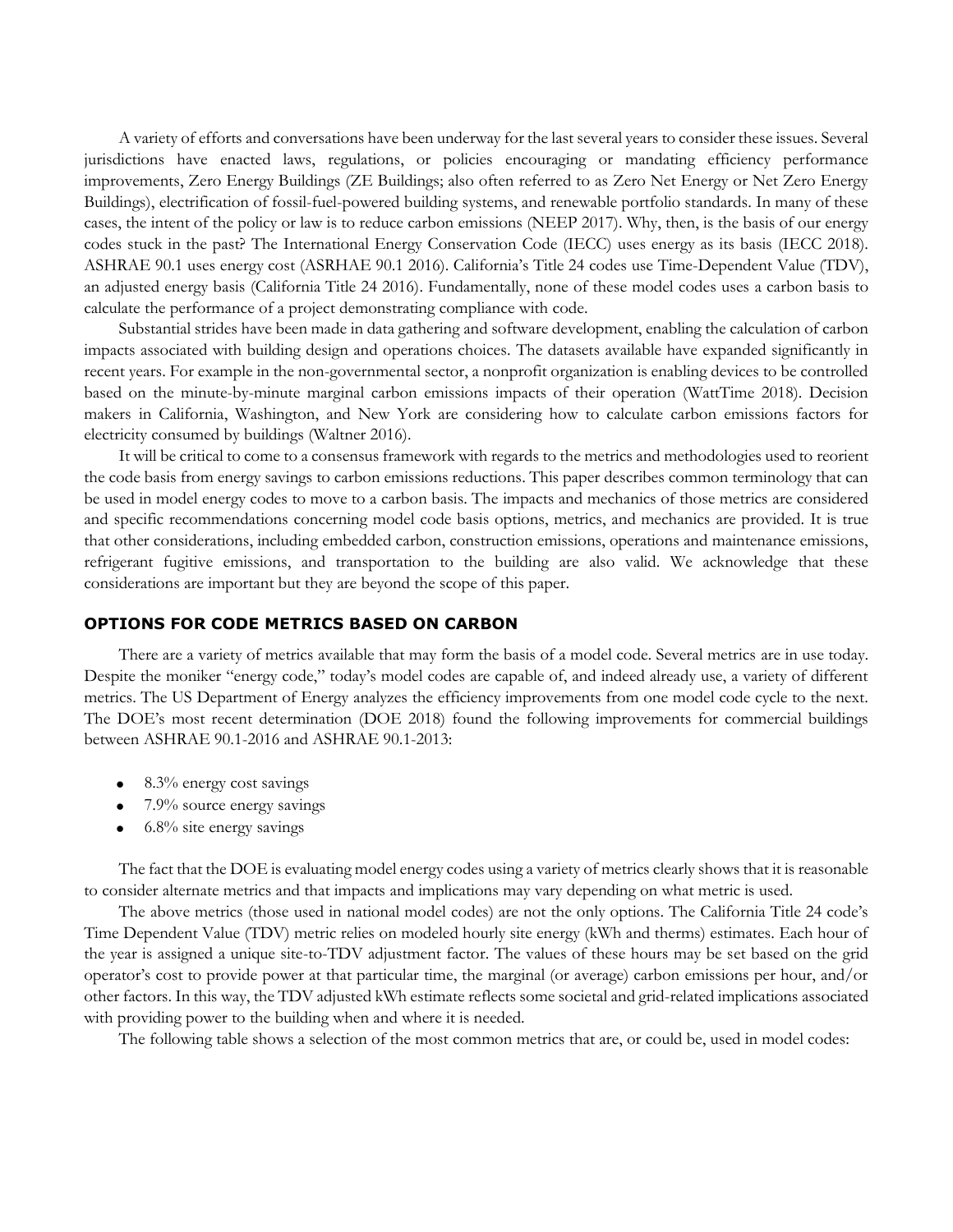| Metric                      | <b>Current Applications</b><br>in Codes | Requirements to<br>Keep Data<br>Current | <b>Key Technical Features</b>                                                                                                                                      |
|-----------------------------|-----------------------------------------|-----------------------------------------|--------------------------------------------------------------------------------------------------------------------------------------------------------------------|
| Site Energy                 | <b>2018 IECC</b>                        | None                                    | Easily applied and widely understood<br>No conversion required from utility meter data or<br>simulation model outputs<br>Does not reflect primary fuel consumption |
| Source Energy               | $2015 \text{ IgCC}$                     | Update: 3-year<br>code cycles           | Better reflects primary energy use<br>Conversion required from utility meter data or simulation<br>model outputs                                                   |
| <b>Energy Cost</b>          | <b>ASHRAE 90.1</b>                      | Update: 3-year<br>code cycles           | Cost is major criteria for end-user<br>Many factors can impact utility cost which changes rapidly<br>- not just energy (e.g. demand charge, location)              |
| Time Dependent<br>Valuation | California Title 24                     | Update: 3-year<br>code cycles           | Hourly site energy adjustment serves as proxy for variety<br>of grid, societal implications                                                                        |
| Carbon Emissions            | ASHRAE 189.1-2017                       | Update: 3-year<br>code cycles           | Most complete metric for environmental impacts<br>Temporal, locational factors influence conversions from<br>other metric(s)                                       |

**Table 1. Metrics, Applications, Data Requirements, and Key Features**

Buildings often use fuels other than electricity, and these fuels have upstream impacts in their own right. The national average site-to-source ratio for natural gas is listed by ASHRAE Standard 105-2014 as 1.09. (ASHRAE 2014). However, this may not fully account for the impacts from fugitive emissions of methane and other greenhouse gases. According to research by the California Air Resources Board (CARB), fugitive emissions may account for CO2 equivalent (CO2e) values of approximately an additional 10% (Mrowka 2018). Other energy sources, such as fuel oil, district energy, and biofuels, will have their own site-to-source ratios. The considerations at play when calculating these ratios will also influence the site-to-carbon ratio.

## **DEVELOPING SOURCE CARBON METRICS AND MECHANICS**

Several factors come into play when considering how to develop and define the methodological framework that undergirds the calculation of source carbon metrics. There is a tradeoff in each of these choices between full accuracy and the real-world practicality of implementing metrics in the setting of a national model code. This section discusses some key elements and considerations to consider when crafting a carbon metric.

## **Geographical Specificity and Temporal Granularity**

The energy sources used to generate electricity vary widely from one region to another. Figure 1 shows the *annual* estimated mix of fuels used to generate electricity in several regions across the US. It is immediately apparent that regional differences in fuel mix will have substantial impacts on the carbon emissions impacts associated with energy consumption.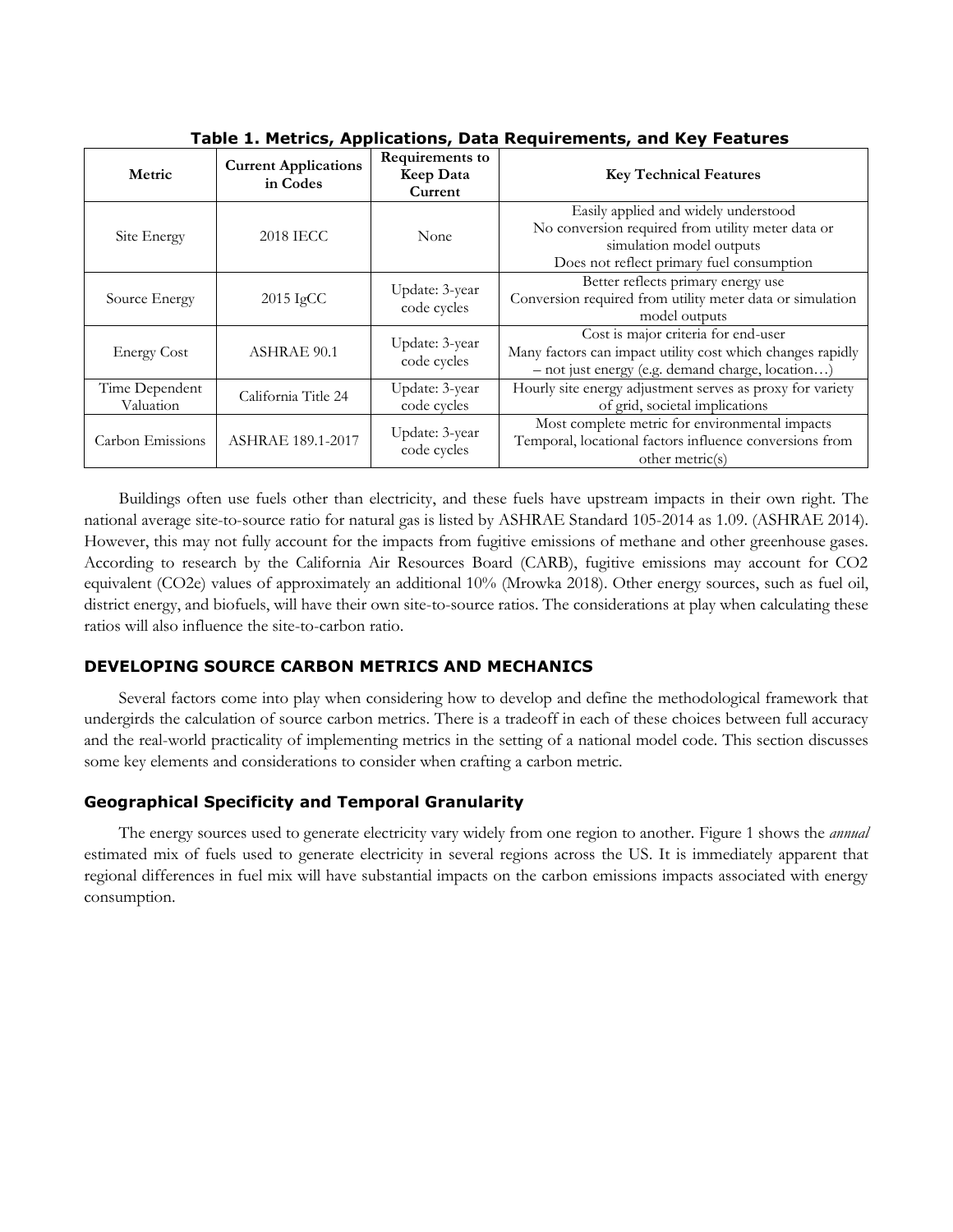

Figure 1. Source energy mix for electricity generation across the US (EEI 2017).

The North American power grid is a complex and intricate system. A wide variety of geographical demarcations are used to manage, the North American electricity grid. The North American Reliability Corporation (NERC) defines four separate interconnections (Western, Eastern, Texas, and Quebec) and eight regional entities; a total of 86 balancing authorities exist within this framework. These regional distinctions are somewhat, but not perfectly, aligned with the US Environmental Protection Agency's Emissions & Generation Resource Integrated Database (eGRID) subregions. eGRID provides aggregated hourly emissions data. The eGRID subregions are used to define site-to-source energy and carbon factors by region in various standards, including the 2015 International Green Construction Code (ICC 2015) and ASHRAE Standard 105 (ASHRAE 2014). Several other electricity system demarcations exist but are not discussed here, including Independent System Operators (ISOs), Regional Transmission Organizations (RTOs), and a variety of public and private entities.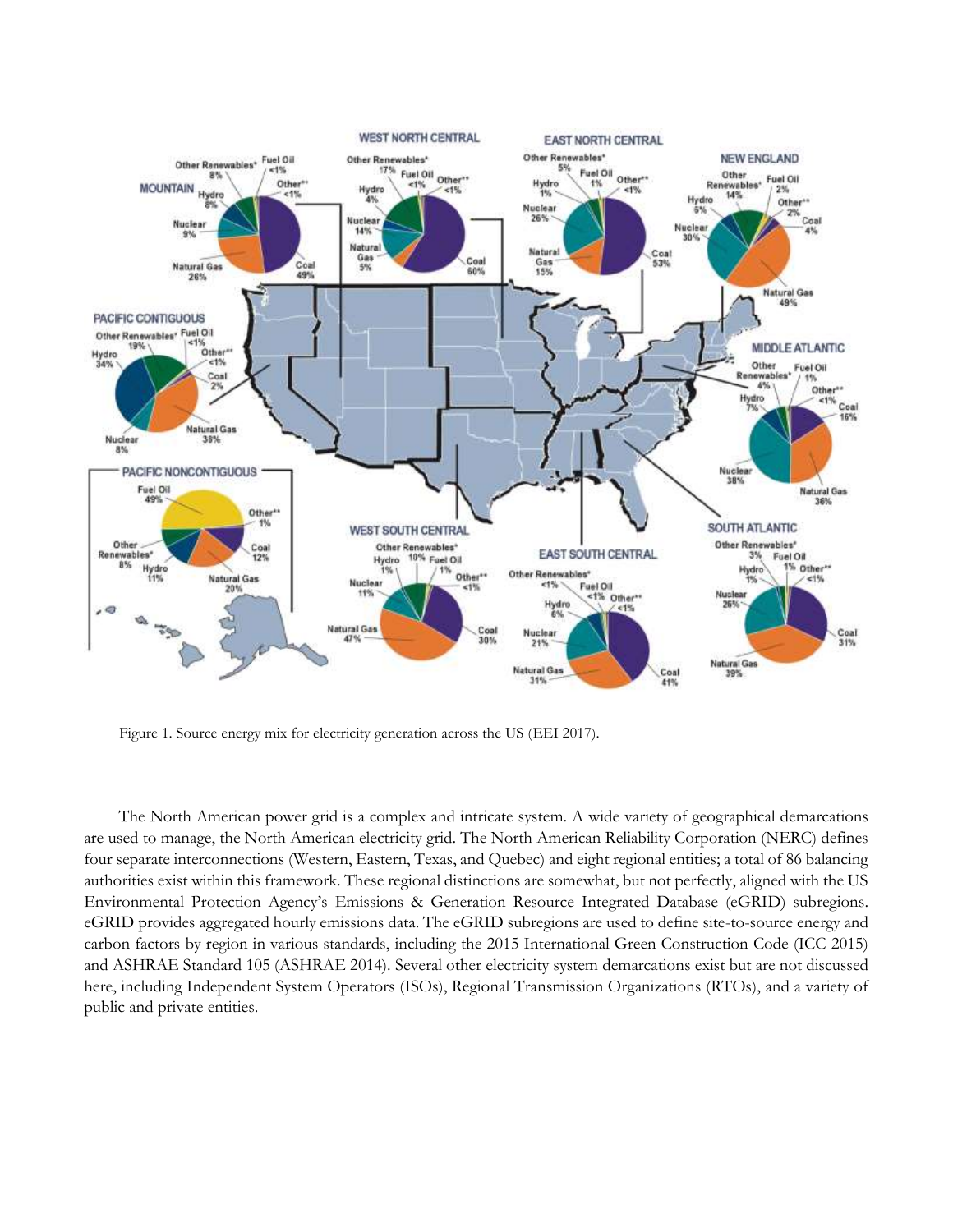

Figure 2. NERC Balancing Authorities and Reliability Coordinators (left) and EPA eGRID Subregions (right) (NERC 2015, EPA 2018). Regional alignment between these geographical divisions is imperfect.

Variations in electric grid carbon impacts can be dramatic. The following table shows selected locations to illustrate the variability in site-to-source and carbon emissions factors (ASHRAE 2014).

|                                    | Site-to-Source           | <b>Greenhouse Gas</b> |
|------------------------------------|--------------------------|-----------------------|
| Region                             | <b>Conversion Factor</b> | Emissions (kg/kWh)    |
| National                           | 3.15                     | 0.692                 |
| California                         | 2.89                     | 0.370                 |
| Washington/Oregon (WECC-Northwest) | 2.32                     | 0.453                 |
| New York - Upstate                 | 2.66                     | 0.369                 |
| New York - Long Island             | 3.47                     | 0.698                 |
| Wyoming (WECC-Rockies)             | 3.82                     | 1.149                 |

**Table 2. Selected Average Electricity Site-to-Source and Carbon Emissions Factors**

Due to this variability, the authors feel it necessary to go beyond national and annual averages when developing carbon metrics. The variability is increasing over time as more renewable energy generating resources are added to the grid (DOE 2016). The increases in carbon content variability temporally also are likely to increase in variability as more renewables are added to the grid. "We argue that quantification of the time variability of carbon intensity is necessary to understand the detailed patterns of [carbon emissions](https://www.sciencedirect.com/topics/earth-and-planetary-sciences/carbon-emission) in electricity systems, particularly as future systems are likely to increasingly rely on a mix of time-variable generation types such as wind, hydro and solar" (Khan 2018). The "Hourly Energy Emission Factors for Electricity Generation" compiled by NREL show that the range of CO2e emissions associated with electricity delivered shows wide hourly variability throughout the year: the ratio between minimum and maximum CO2e emissions factors can vary by a factor of more than three times (NREL 2017).

The precise primary energy mix used to deliver electricity varies continuously, but it is not feasible (in a model code context) to re-evaluate carbon impacts on a continuous basis and within electricity distribution networks in a complex manner. But a reasonable standardization of the carbon metric may be found by evaluating carbon impacts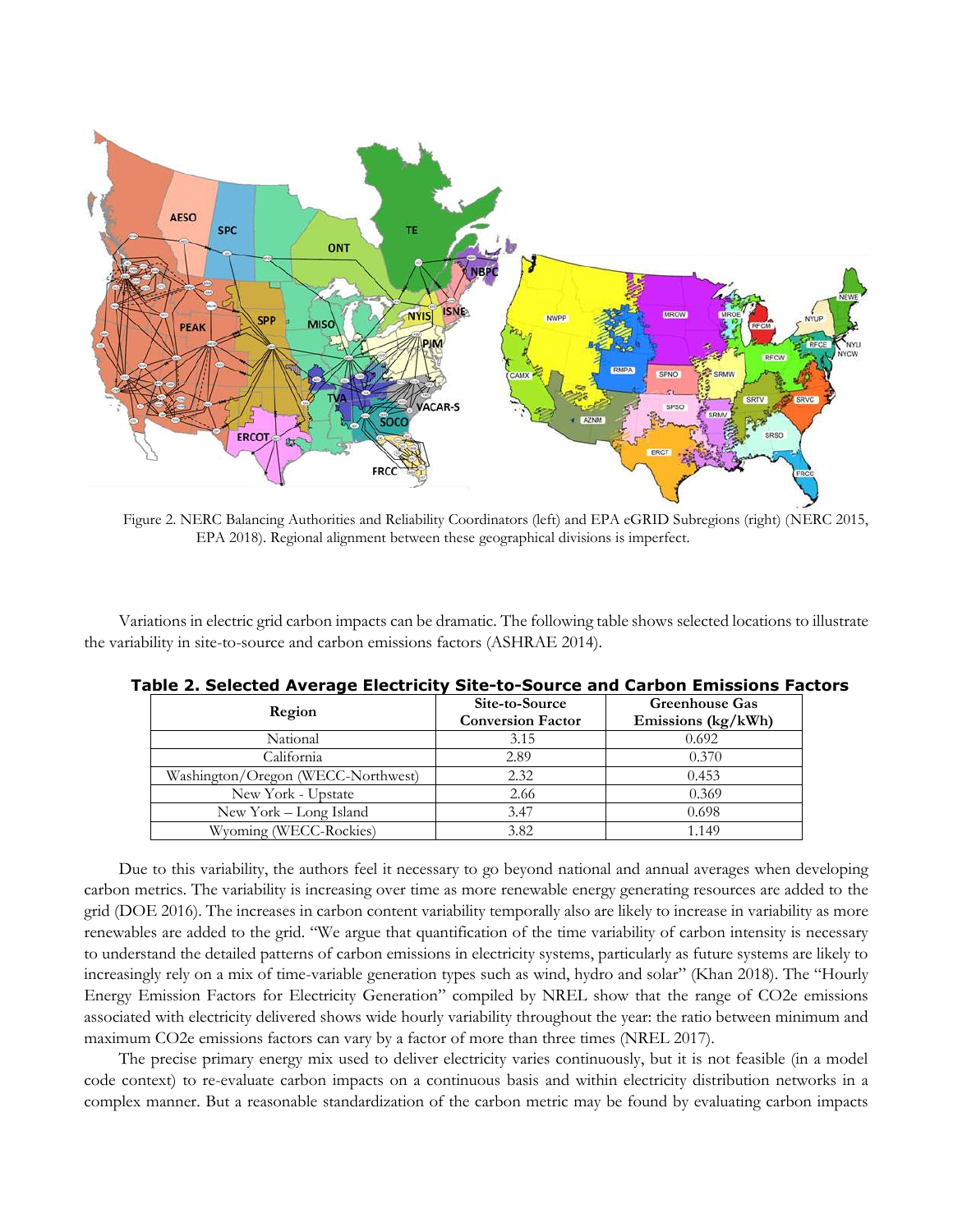using one-hour increments within eGRID sub-regions.

#### **Data Availability**

Naturally, to include a carbon metric in a model code the source data must be readily available and reliable. The EPA's eGRID subregion hourly emissions factors are updated every two years currently and are already in use in other standards. Building energy simulation tools are typically capable of providing 8760 load shape data as an output. The reference building simulation models used by DOE to formally determine energy savings in model energy codes use 8760 data (DOE 2018). While a more granular temporal scale, such as five- or 15-minute intervals, might better match the precise operation of the grid, expanding the metric beyond the hourly scale risks adding substantial complexity and data availability challenges, reducing the ability of the metric to be easily and conveniently implemented in model codes.

Information on one-hour increments are accessible both from building simulations and from grid operators. The challenge is determining how to standardize the information based on historical or projected data, either near-term or long-term. Buildings typically consume energy for 80-100 years, and it may be most valuable to account for known policy requirements, such as renewable portfolio standards, that will impact the emissions characteristics of electricity consumption for the foreseeable future.

## **Recommended Carbon Emissions Metric Methodology**

In order to best account for the most important impact of energy consumption (i.e. greenhouse gas emissions), it may be simplest to define a metric on the basis of CO2e by defining factors converting site energy consumption to CO2e. It is common in domestic and global policy discussions to discuss greenhouse gas emissions in terms of CO2e. The authors recommend this metric, or a similar metric, form an alternate basis in model codes.

$$
CII = \frac{\sum_{hour}^{8760} (kWh_{site} \times F_{elec} + Therms_{site} \times F_{gas} + [...])}{sf}
$$

Where:

- CII represents the building's *Carbon Intensity Index*: its normalized annual greenhouse gas emissions impact in kg CO2e/sf
- kWhsite represents the building's delivered hourly predicted (or actual) electric usage
- Felec represents an hourly conversion factor between site kWh and CO2e
- Thermssite represents the building's delivered hourly predicted (or actual) natural gas usage
- Fgas represents a conversion factor between site therms and CO2e
- […] represents the same calculation for all other fuels (district energy, biomass, etc.)
- sf represents the building's size in total gross square feet

The hourly conversion factor between site kWh and CO2e (F<sub>elec</sub>) will vary by hour. The conversion factor for gas (Fgas) is more likely to be a single annual value. Renewable energy consumed by the building and generated on-site or directly contracted off-site and delivered to the building will generally have a CO2e factor of zero, provided that the Renewable Energy Certificates for that power are retained or retired by the project.

## **POLICY AND IMPLEMENTATION: STATE OF THE ART**

As discussed above, the current slate of energy code metrics have a range of relationships to actual carbon emissions. Because site energy, source energy, and energy cost are metrics of energy use, with no calculation for actual emissions, they at best are a rough surrogate for greenhouse gas emissions. Though source energy does not explicitly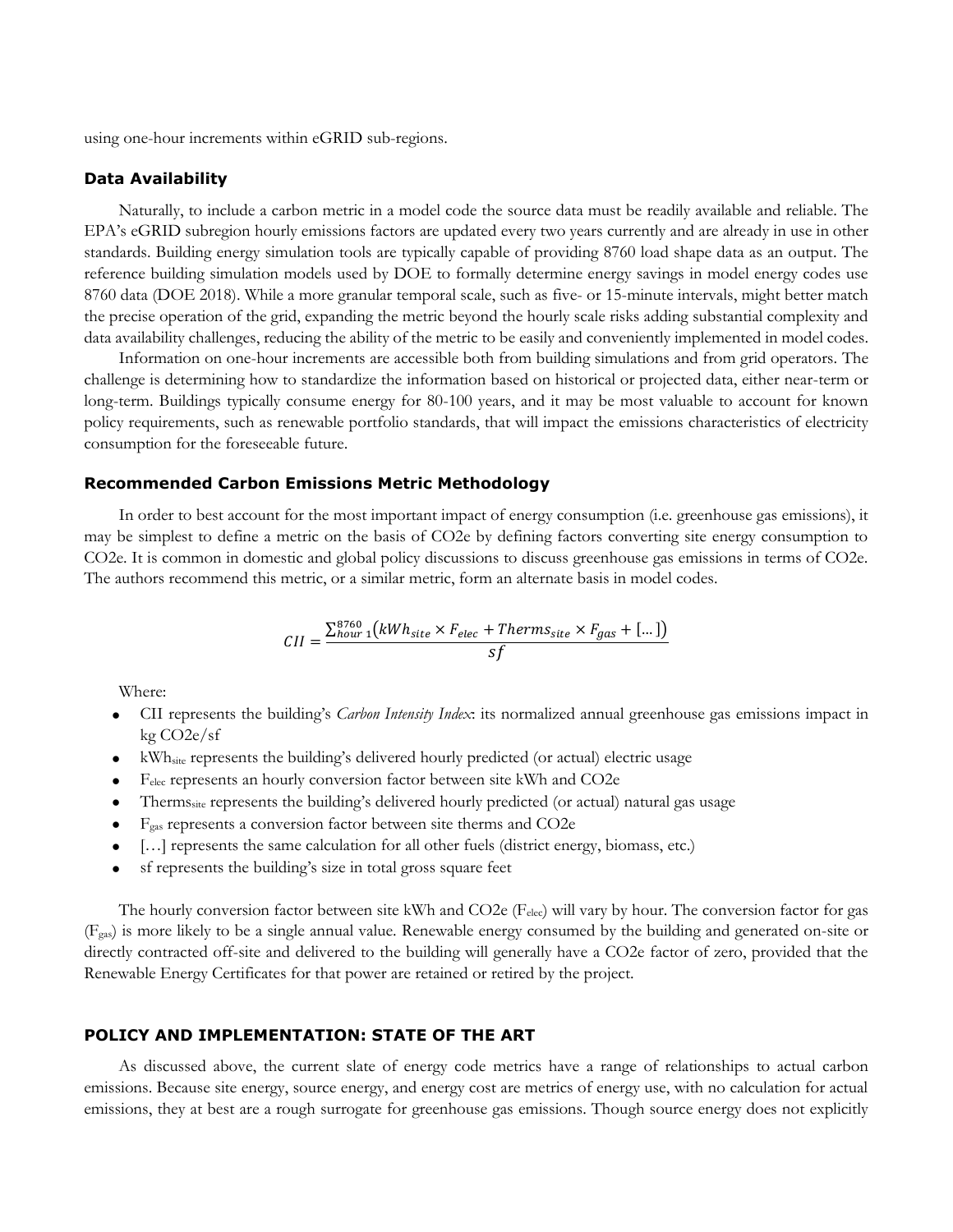account for greenhouse gas emissions, it more directly relates to the quantities of primary fossil fuel combusted and generally is a better surrogate than site-energy or energy cost for greenhouse gas emissions.

But the list of policy drivers and implementation efforts to meet the challenges of global climate change is extensive and continues to grow. For building energy codes and standards, much of the technical basis remains rooted in an emphasis on saving energy and reducing energy costs. Both of these are critical, but the emphasis on climate change has risen in importance, and there are now several models to revise energy code metrics.

## **ASHRAE 189.1/IgCC**

Since their first editions, both ASHRAE 189.1 and the International Green Construction Code (IgCC) have included in their respective energy sections that projects also comply with CO2 equivalent (CO2e) requirement. As the 189.1 User's Manual states, "unlike energy cost, the CO2e reduction of buildings that include on-site renewable energy systems is directly based on the energy produced and the energy consumed." While this moves towards a true carbon metric, it must be noted that ASHRAE 189.1 relies on a single CO2e emission factor, while IgCC relies on EPA eGRID subregion CO2e rates.

"Emissions associated with the use of electric power shall be calculated by … multiplying by the CO2e conversion factor in Table 602.3.1 based on the EPA eGRID Sub-region in which the building is located." (ICC 2015)

The IgCC certainly made progress towards a more accurate CO2e metric, but that will be eliminated in the 2018 IgCC that will embed technical requirements from 189.1-2017.

#### **California**

Several analyses have found that TDV, while it embeds a small cost of carbon in its formulas, does not correspond well with emissions impacts. And according to a study by Waltner, that divergence will grow as California's energy codes get closer to net zero.

"Overall, the results show that the TDV metric does not directly correspond to emissions for residential space and water heating in any scenario and is particularly poorly correlated to the likely and best case emissions scenarios… While further analysis is warranted, the results are clear that the TDV metric as currently constructed is no longer an adequate tool for helping achieve California's economic and environmental objectives. TDV is fundamentally a consumer-cost metric, directed by the energy and cost-effectiveness requirements specified by the Warren-Alquist Act for Title 24." (Waltner 2016)

The California Energy Commission will be considering updates or a replacement to TDV to better account for both emissions impacts and for grid congestion. It is too early to speculate on the form of a proposal, but the movement to recognize both emissions and grid impacts in defining a new metric is a significant signal from a national leading state.

## **New York**

New York and New York City both have significant emission reduction goals and these leading policies are beginning to impact how the state and the city look at the effect of the metrics in their energy codes. It has become evident that applying energy cost to evaluating energy code decisions in a high-priced electricity market discourages designs that would switch out gas equipment for heat pumps. The NY Department of Public Service whitepaper, following from Governor Cuomo's 2018 State of the State addresses, clearly recommended moving towards a "carbon metric" as being in New York's interest.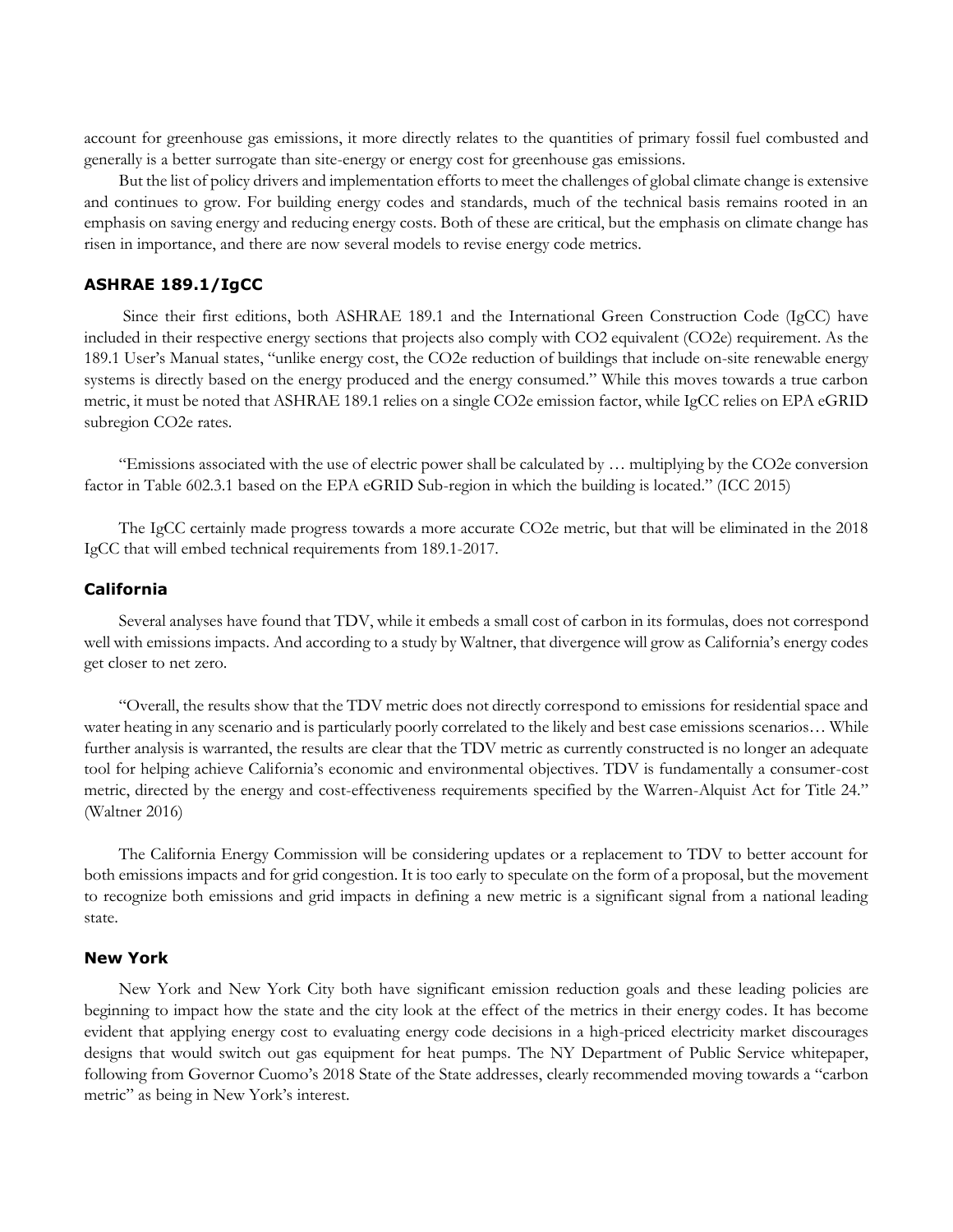"New York should work collaboratively with other states (through the U.S. Climate Alliance or other appropriate venues) to develop carbon-focused metrics to support deeper carbon savings." (NYDPS 2018)

#### **Washington**

Washington's Legislature in 2009 set a limit on greenhouse gas emissions at 25% below 1990 levels by 2035 and 50% below 1990 levels by 2050. The Legislature also passed a law to reduce energy use allowed by the 2031 code to be 70% less than that allowed by the 2006 code. In the 2018 development cycle for the next energy code, there is a first attempt to bridge the gap between the energy and carbon objectives in state statutes. The leading proposal would require that showing compliance by modeling would require that the CO2 emission impacts of the proposed building be less than the CO2 emission impacts of the baseline building. The code proposal from the Pacific Northwest National Laboratory, using calculated emission factors for the State of Washington, reads,

"C407.3.1 References to energy cost in Section 4.2.1.1 and Appendix G shall be replaced by carbon emissions calculated by multiplying site energy consumption by the carbon emission factor from Table C407.1." (WBCC 2018)

#### **POLICY AND IMPLEMENTATION: ISSUES AND OPTIONS**

**Scale: National Model Codes, State Codes, and City Codes:** In terms of the implementation of carbon-based metrics, it is essential to understand the impact of differing levels of code development on obstacles for its realization. The most salient feature of converting to a carbon metric might be geographical. That is, does the code jurisdiction have a single supplier of electricity and relative trackability of the sources of electricity emissions? This will be most likely the case in a city-wide code, and some codes in smaller states. Other larger states are well aligned with ISOs, which may be able to provide relatively detailed emission factors. These states include Texas, California, and New York. On the other hand, the diversity of electricity supply across something like the contiguous United States, for which model codes such as the IECC are generally designed for, makes converting to carbon metrics more challenging.

**Transparency**: There is an inherent tension between achieving the most precise representation of carbon emissions and publishing a clear and easily enforceable energy code. As soon as a table of emission factors exceeds, perhaps, a full page in a code book, it becomes more difficult to interpret and keep current. Yet, the ideal carbon factors would be based on fifteen-minute intervals spaced in each sub-regional grid in the country. A table like this could be constructed in theory based on historical data and be required to be applied in models, and in determinations of prescriptive energy codes, but it would be unwieldy and potentially unenforceable. A better technical option would be to automate the calculation, but the algorithms would need to be printed in the IECC and the calculation might be accused to be a "black box". Transparency of how the emission factors are calculated is critical to a successful transition to a carbon metric.

**GHG Emissions Relation to Modeling Rules and Energy Cost in Appendix G**: As seen in the Washington proposal described above, it is relatively straightforward to convert the calculation basis in a building simulation to CO2 equivalent. It is similarly possible to convert to a source metric, as has been done in the Massachusetts Stretch Code and is proposed for the New York Stretch Code. All of these source and GHG conversions must provide an acceptable methodology to identify applicable electricity generation sources and their respective emissions. This shift to a source or emissions metric explicitly supplants the reliance on energy cost - which perhaps raises doubts about whether this could lead to more expensive fuel costs for buildings – but low energy designs with the potential for onsite generation generally have lower fuel costs regardless of the remaining energy sources consumed by the building. It also should be noted that site energy based purely on BTUs measured at the meter does not have a direct nexus to energy cost, whereas source and carbon both have a nexus to the ultimate amount of primary energy actually consumed, and thus a closer nexus to energy cost.

**Renewable Portfolio Standards and Clean Electricity Grids**: As is clearly stated in the DOE report on the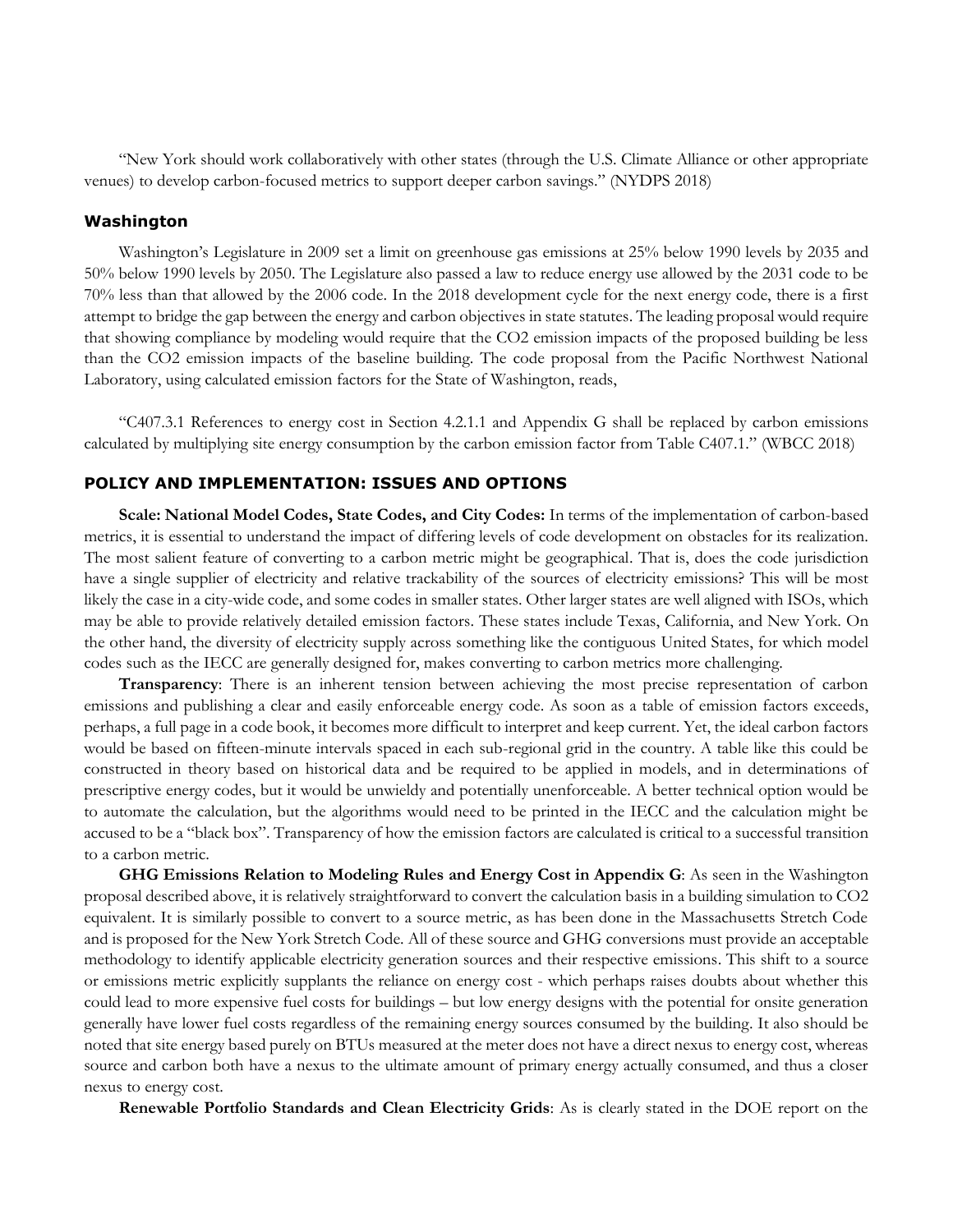captured energy methodology, both renewable portfolio standards and market forces are altering the carbon impacts of generating electricity in the U.S. Even using the conservative projections of the Energy Information Administration, for the purposes of the Captured Energy approach they assume a 26% renewable fraction in 2040, more than double the 12% fraction in 2015 (DOE 2016). Bloomberg New Energy Finance is projecting that in the U.S. electricity sector in 2050, "emissions are 58% lower than they are today." (BloombergNEF 2018)

Buildings constructed to today's energy codes will no doubt be around in 2040 and 2050. In order to account for the impact on carbon emissions for those decades, and probably many decades beyond, energy codes could begin to account for the "long-range marginal carbon impacts." As the energy codes begin to embrace carbon metrics based on current and historic hourly carbon data, it is essential that research and methodologies continue to be developed that can account for the future electric grid that will no doubt have significantly lower carbon emissions per kWh consumed. This is important to send the correct regulatory signal in choosing between electricity and other fuels in the design of the building.

## **CONCLUSION**

Energy codes have been an important policy tool for more than a generation. They have served to increase the efficiency of buildings, have saved building owners and homeowners billions of dollars in energy costs, and have significantly reduced the nation's consumption of fossil fuels (Athalye 2016). Energy codes have been highly successful in working towards many of the objectives for which they were implemented. Now, the rapidly escalating impacts of climate change are leading to demands from governments and citizens around the world that effective policies to reduce carbon emissions be implemented as soon as possible. Fortunately, with residential and commercial building energy codes, an effective policy tool already exists that can be slightly reoriented to achieve additional substantive reductions in carbon emissions. Those steps to further reduce carbon emissions from the building sector are well within reach. The use of a carbon basis will modernize building energy codes to better meet today's policy goals.

## **REFERENCES**

- ANSI/ASHRAE. 2014. *Standard 105-2014 – Standard Methods of Determing, Expressing and Comparing Energy Performance and Greenhouse Gas Emissions*. Atlanta: ASHRAE.
- Athalye, Rahul, Bing Liu, Deepak Sivaraman, Rosemarie Bartlett. 2016. *Impacts of Model Building Energy Codes.* Richland: Pacific Northwest National Laboratory.
- BloombergNEF. 2018. *New Energy Outlook 2018.* New York: Bloomberg New Energy Finance.
- DOE. 2016. *Accounting Methodology for Source Energy of NonCombustible Renewable Electricity Generation*. Washington, DC: Department of Energy.
- DOE. 2018. *Final Determination Regarding Energy Efficiency Improvements in ANSI/ASHRAE/IES Standard 90.1-2016: Energy Standard for Buildings, Except Low-Rise Residential Buildings.* Washington, DC: Department of Energy.
- EEI. 2017. *Electric Companies Use a Diverse Mix of Fuels to Generate Electricity.* Washington, DC: Edison Electric Institute.
- Khan, Imran, Michael W. Jack, and Janet Stephenson. 2018. *Analysis of Greenhouse Gas Emissions in Electricity Systems Using Time-Varying Carbon Intensity.* Journal of Cleaner Production, May 2018, Pages 1091-1101.
- International Code Council. *2015 International Green Construction Code*.
- Mrowka, Andrew. Methane Leaks in the Natural Gas System. Integrated Energy Policy Report Workshop. June 14th, 2018 Docket: 18-IEPR-09. Sacramento, CA: California Air Resources Board.
- NEEP. 2017. *Northeast Building Energy Codes for a Carbon Constrained Era: A Toolkit of Strategies and Examples.* Lexington, MA: Northeast Energy Efficiency Project.
- NREL. 2017. *Hourly Energy Emission Factors for Electricity Generation.* Golden, CO: National Renewable Energy Laboratory.
- NYDPS. 2018. *New Efficiency: New York – A Whitepaper by NYSERDA and NYDPS*. Albany: New York Department of Public Service.
- Waltner, Meg. 2016. *Does Zero Net Energy Mean Zero Net Carbon? Reevaluating California's Time-Dependent Valuation Metric as the State Moves Toward a Net Zero Code.* Washington, DC: Natural Resources Defense Council.